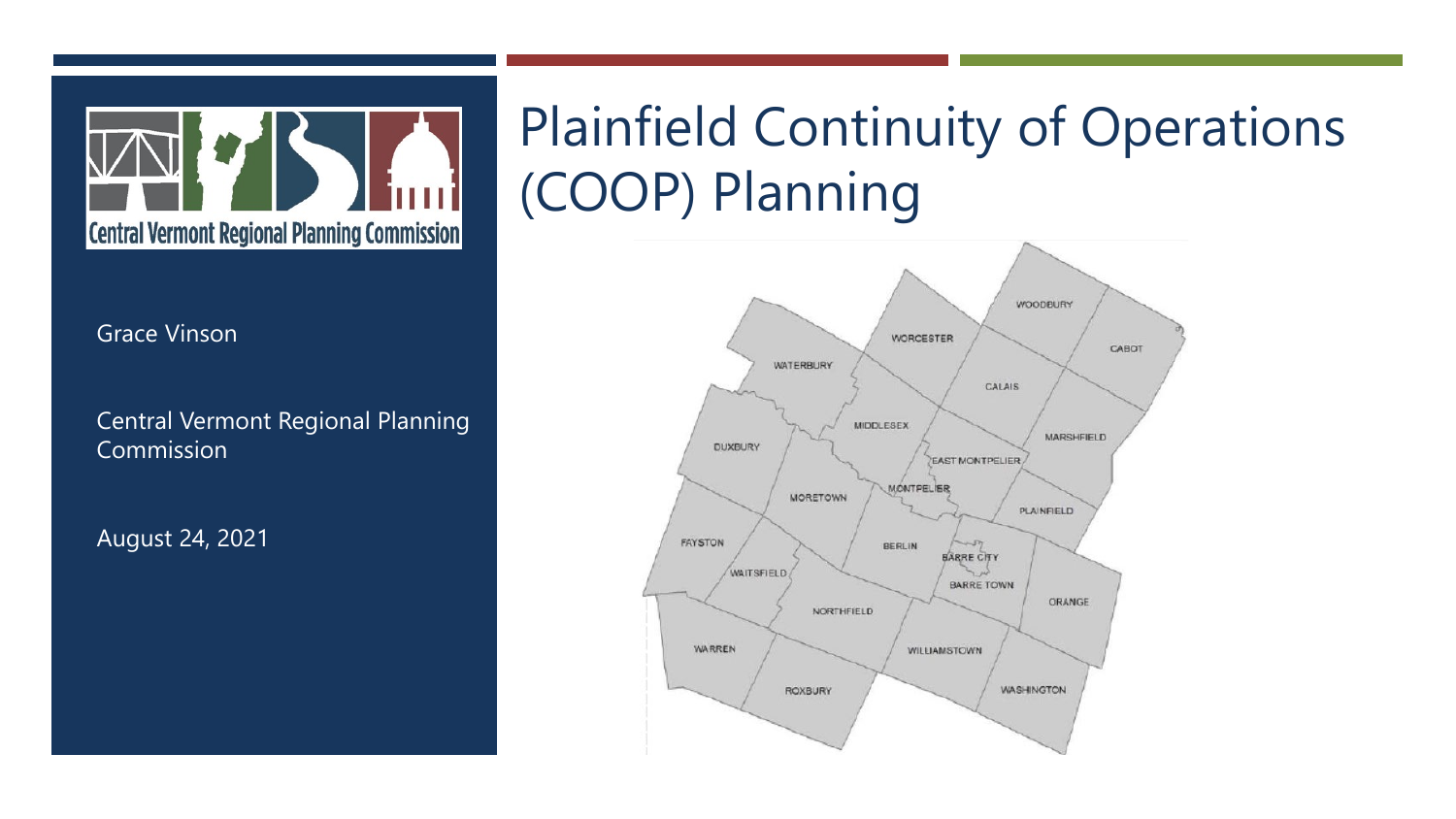## Agenda

- What is a COOP?
- What is in a COOP plan?
- COOP Models
- Plainfield COOP next steps

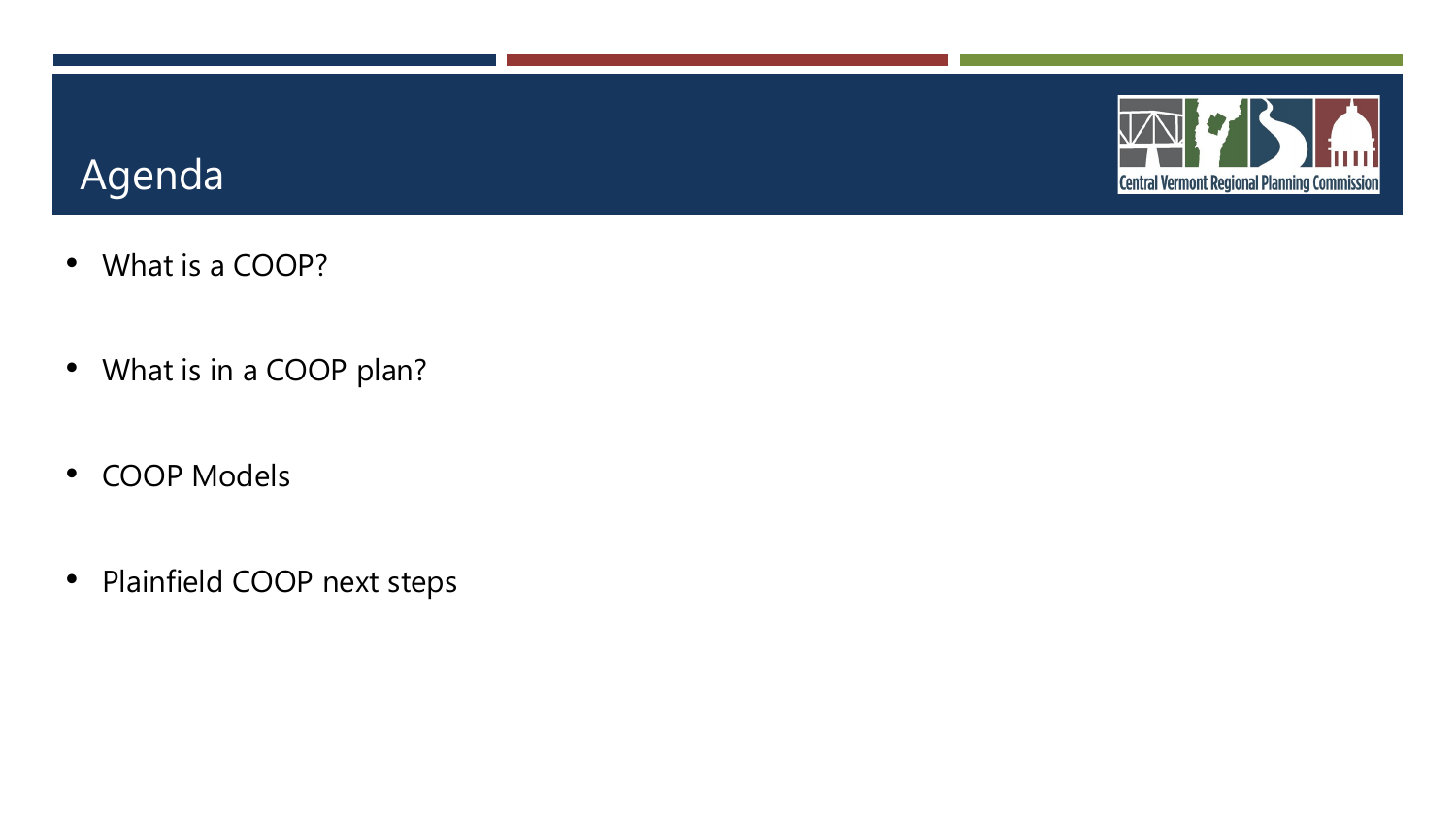## What is a COOP? Who should have a COOP?

#### **What is a COOP?**

Plan to continue meeting **essential functions**  regardless of interrupting incidents

#### **Who should have a COOP?**

- Town Government
- State agencies
- Businesses

Each COOP will have different triggers, identified risks, procedures, etc.

#### **Mission Essential Functions**

*A direct public service, the cessation of which would immediately affect the safety, health, subsistence, and welfare of the public, or which would have such a financial impact that the ability of government to operate would be curtailed or which would violate existing legal or statutory requirements*



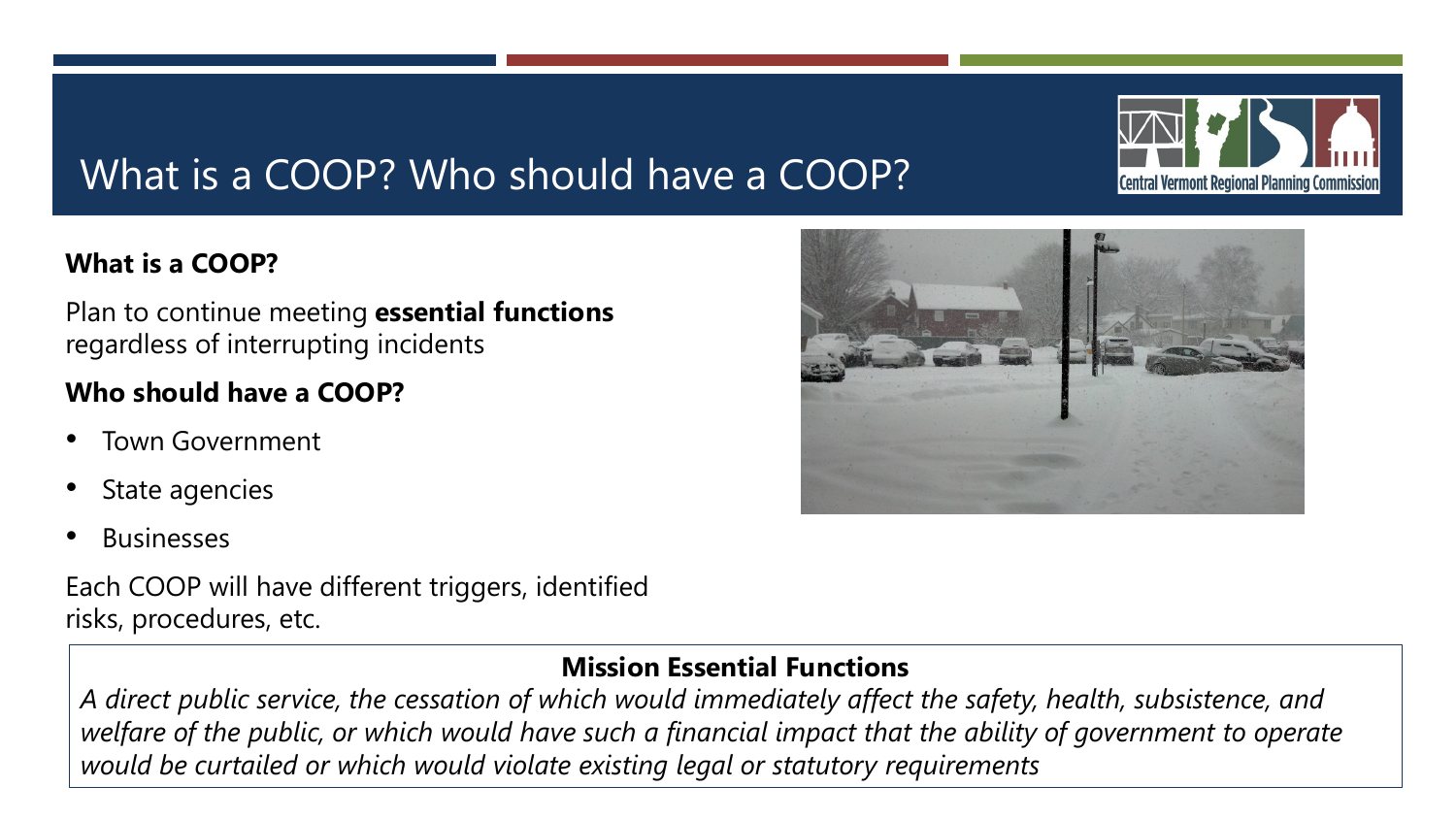## What is in a COOP?

- 1. Mission-Essential Functions
- 2. Risk Assessment
- 3. Teams and Responsibilities
- 4. Facilities
- 5. Vital Records, Equipment, Systems and Databases
- 6. Orders of Succession
- 7. Delegations of Authority
- 8. Reconstitution
- COOP Template: [Appendix B8 of LEMP](https://vem.vermont.gov/plans/local)



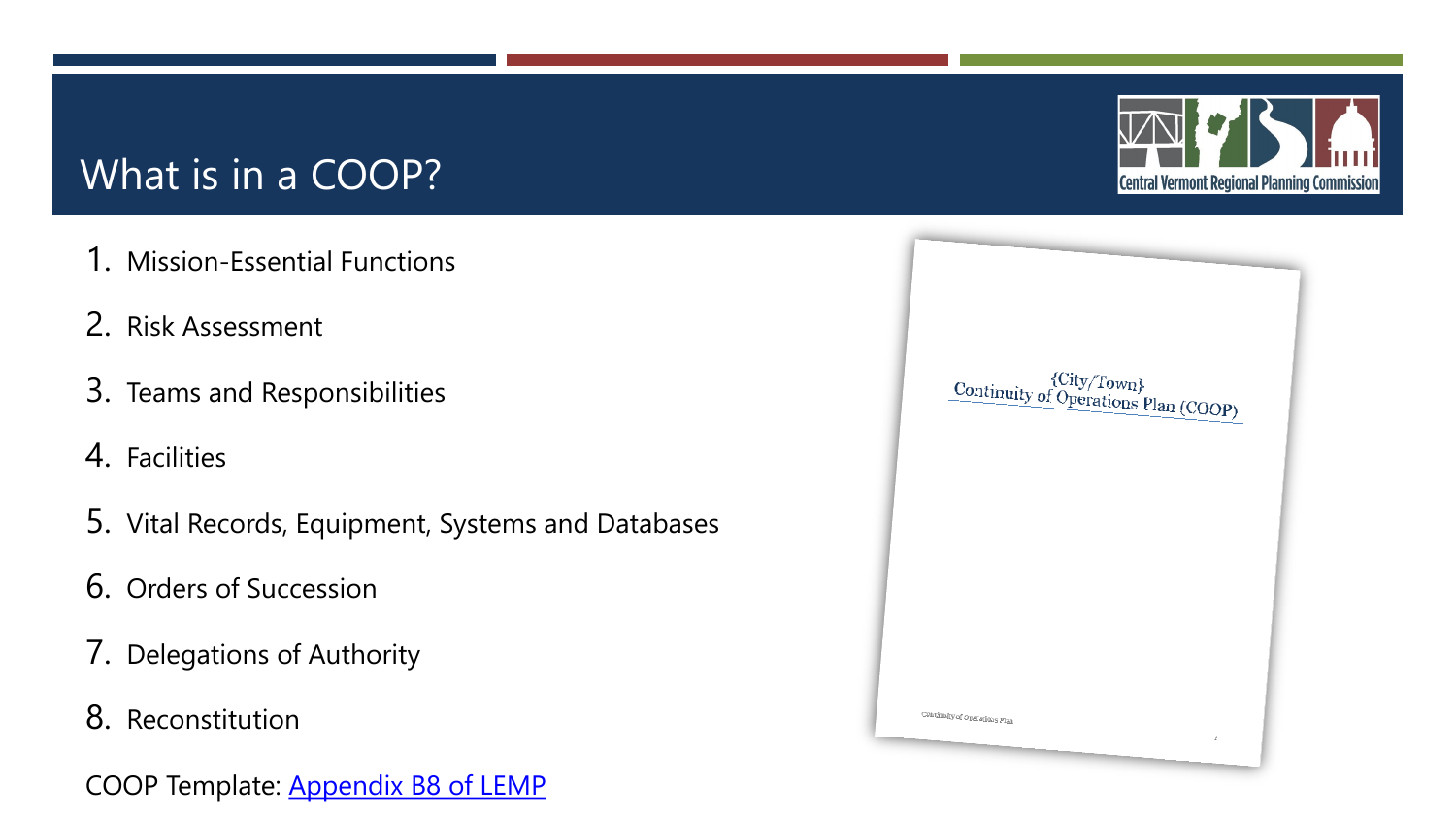## 1. Mission Essential Functions

- Basis of COOP plans
- What are the functions that must be performed….
	- Every day
	- Every week
	- Every month
- Who is responsible for these?

#### Examples

- Responding to town emails
- Bills and payroll
- Keeping roads open
- Operating wastewater plant

| Functions that must be    | Responsible           | Support               |
|---------------------------|-----------------------|-----------------------|
| performed given a         | Organization          | Organizations         |
| one day disruption        | (and # of individuals | (and # of individuals |
| (rank highest priority to | needed for essential  | needed for essential  |
| lowest priority)          | function to continue) | function to continue) |
|                           |                       |                       |
|                           |                       |                       |
|                           |                       |                       |
|                           |                       |                       |
|                           |                       |                       |

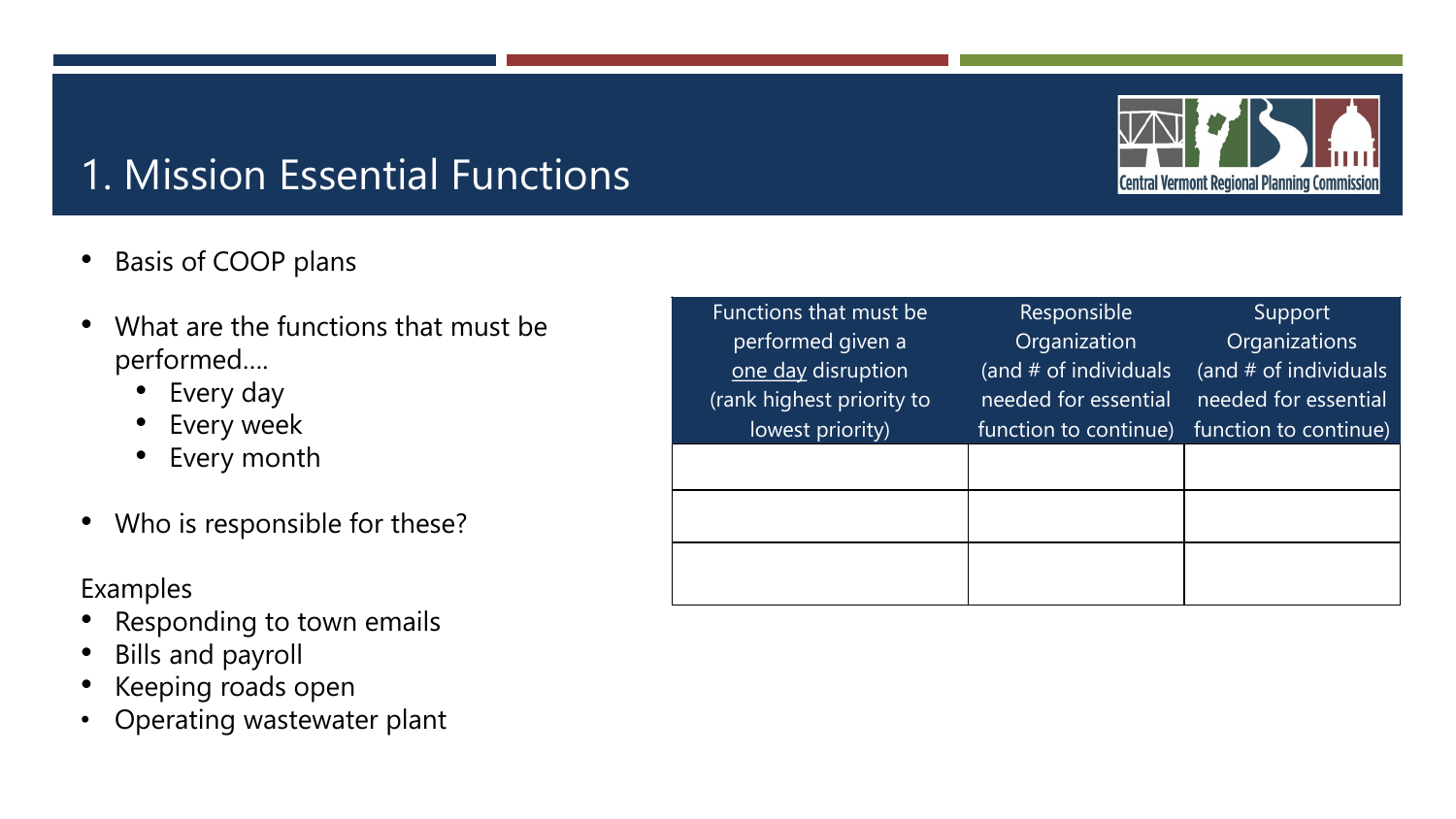# **Central Vermont Regional Planning Commission**

## 2. Risk Assessment

What mission essential functions are vulnerable to hazards? (for example, Town Office vulnerable to flooding)

- Flood/flash flood/fluvial erosion/landslide
- Winter Storm/Ice storm/Extreme Cold
- High Wind
- Dam Failure

| <b>Hazard</b>                                                  | Probability                                      | Potential Impact<br>(Infrastructure, Life,<br>Economy, & the | <b>Risk Score</b><br>(Probability x<br><b>Average</b><br>Impact) | <b>Hazard-Specific</b><br><b>Mitigation</b><br><b>Actions</b> |
|----------------------------------------------------------------|--------------------------------------------------|--------------------------------------------------------------|------------------------------------------------------------------|---------------------------------------------------------------|
|                                                                |                                                  | Environment)                                                 |                                                                  |                                                               |
| <b>Flash Flood/Flood</b>                                       | Medium                                           |                                                              | 5.0                                                              |                                                               |
| <b>Fluvial Erosion/</b><br><b>Landslide</b>                    | High (fluvial<br>erosion); Medium<br>(landslide) |                                                              | 4.0                                                              |                                                               |
| <b>Electric Grid</b><br><b>Outage</b>                          | High                                             |                                                              | 4.0                                                              |                                                               |
| <b>Winter Storm/Ice</b><br><b>Storm/Extreme</b><br><b>Cold</b> | Medium                                           |                                                              | 4.0                                                              |                                                               |
| <b>Dam</b><br>Release/Failure <sup>4</sup>                     | Medium                                           |                                                              | 4.4                                                              |                                                               |
| <b>High Wind</b>                                               | Medium                                           |                                                              | 4.6                                                              |                                                               |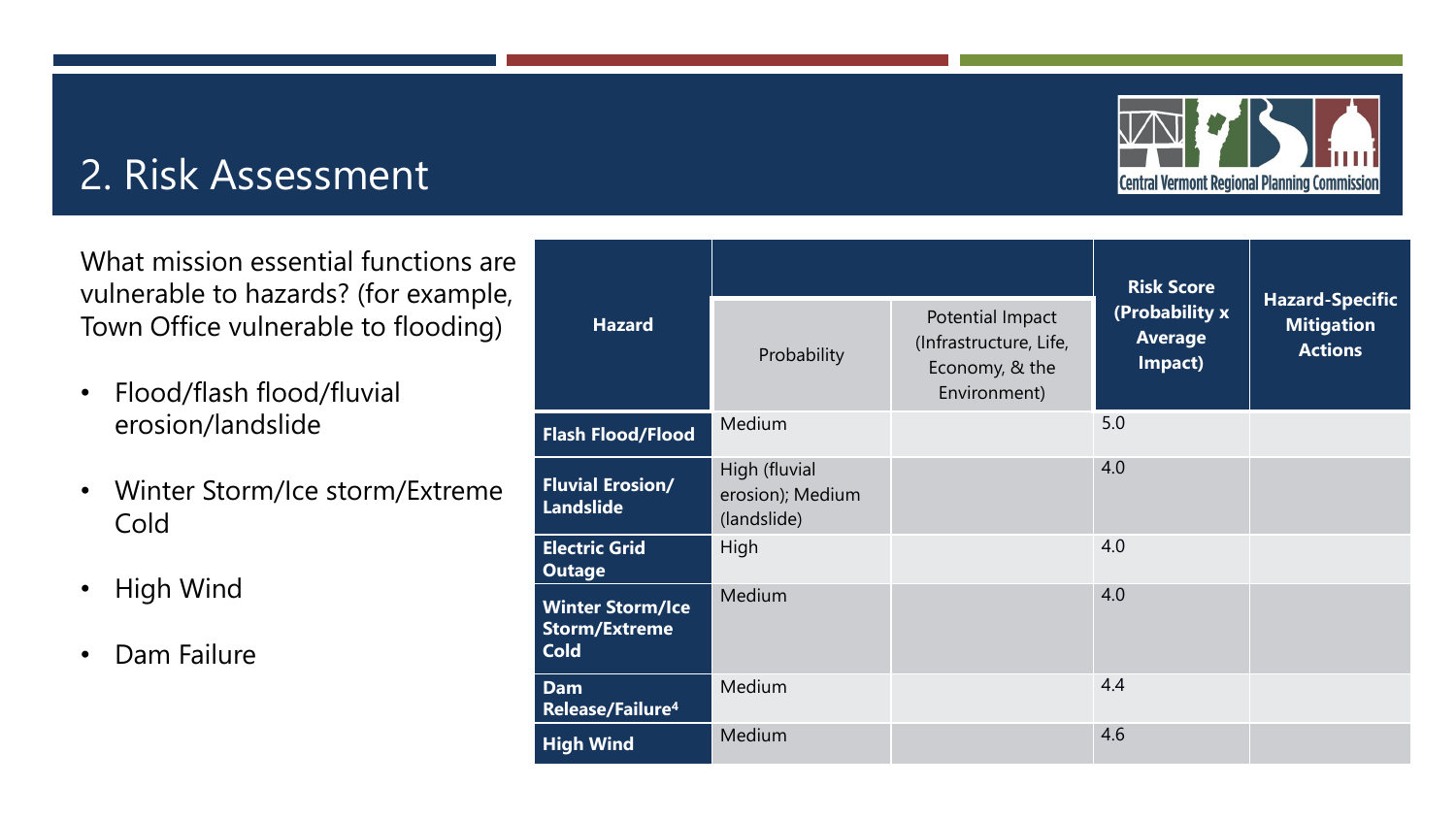## 3. Teams and Responsibilities

#### **Planning Team**

- Individuals with authority to make decisionsresponsible for maintaining COOP
- EMD, Town Clerk/Treasurer, Selectboard, Fire Chief

#### **Relocation team**

- Responsible for the relocation of facilities (town office, fire department, police department, etc.)
- Moving files, setting up IT, turning off utilities

#### **Essential Personnel**

- Performs mission essential functions
- Town Clerk/Treasurer, EMD, Selectboard Chair



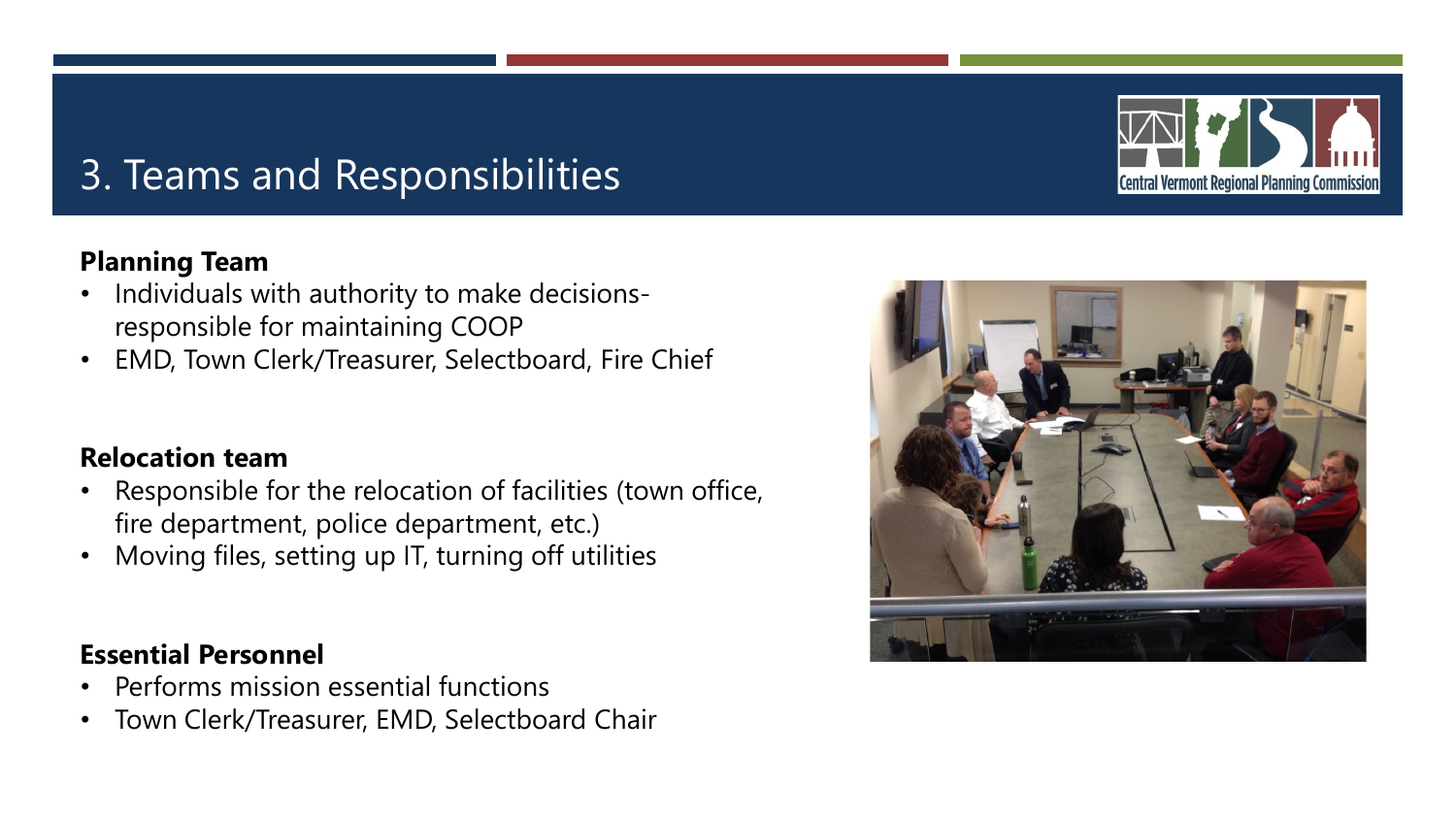

## 4. Facilities

#### **Primary facility**

• Where you work day-to-day

#### **Alternate facility**

• Where you would go if your primary facility was unavailable

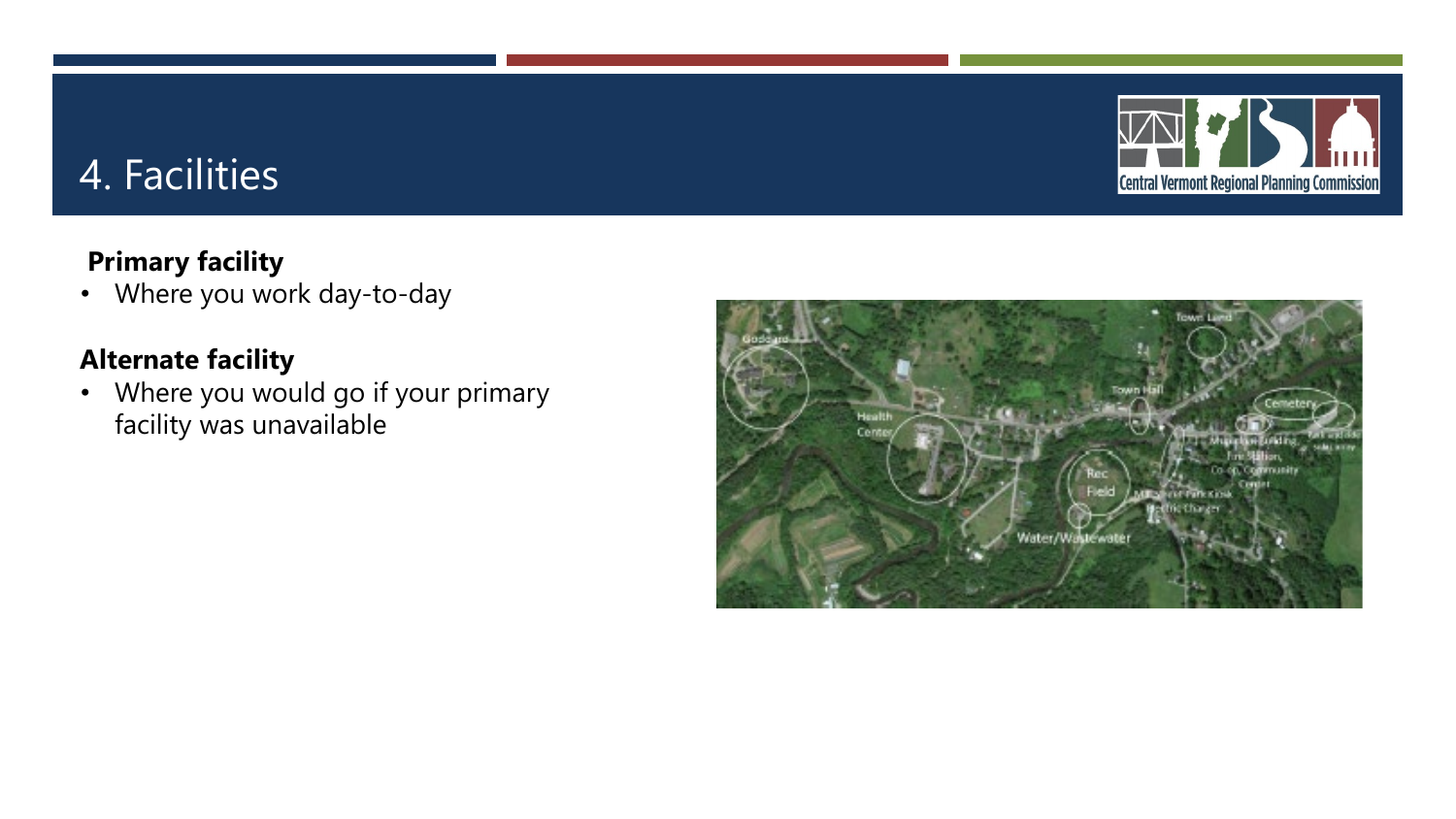## 5. Vital Records, Equipment, Systems, Databases



What items are critical to supporting mission essential functions?

- Laptop
- Tax software
- Bank accounts
- Permanent records

#### **Vital Records, Equipment, Systems, and Databases**

{Identify the records, equipment, systems, and databases that are necessary to perform your mission essential functions.}

| Record, Equipment,<br><b>System or Database</b> | <b>Description</b> | <b>Associated Mission</b><br><b>Essential Function(s)</b> | Where is it located?<br>Who can access it? | Can it be accessed<br>off site? |
|-------------------------------------------------|--------------------|-----------------------------------------------------------|--------------------------------------------|---------------------------------|
|                                                 |                    |                                                           |                                            |                                 |
|                                                 |                    |                                                           |                                            |                                 |
|                                                 |                    |                                                           |                                            |                                 |
|                                                 |                    |                                                           |                                            |                                 |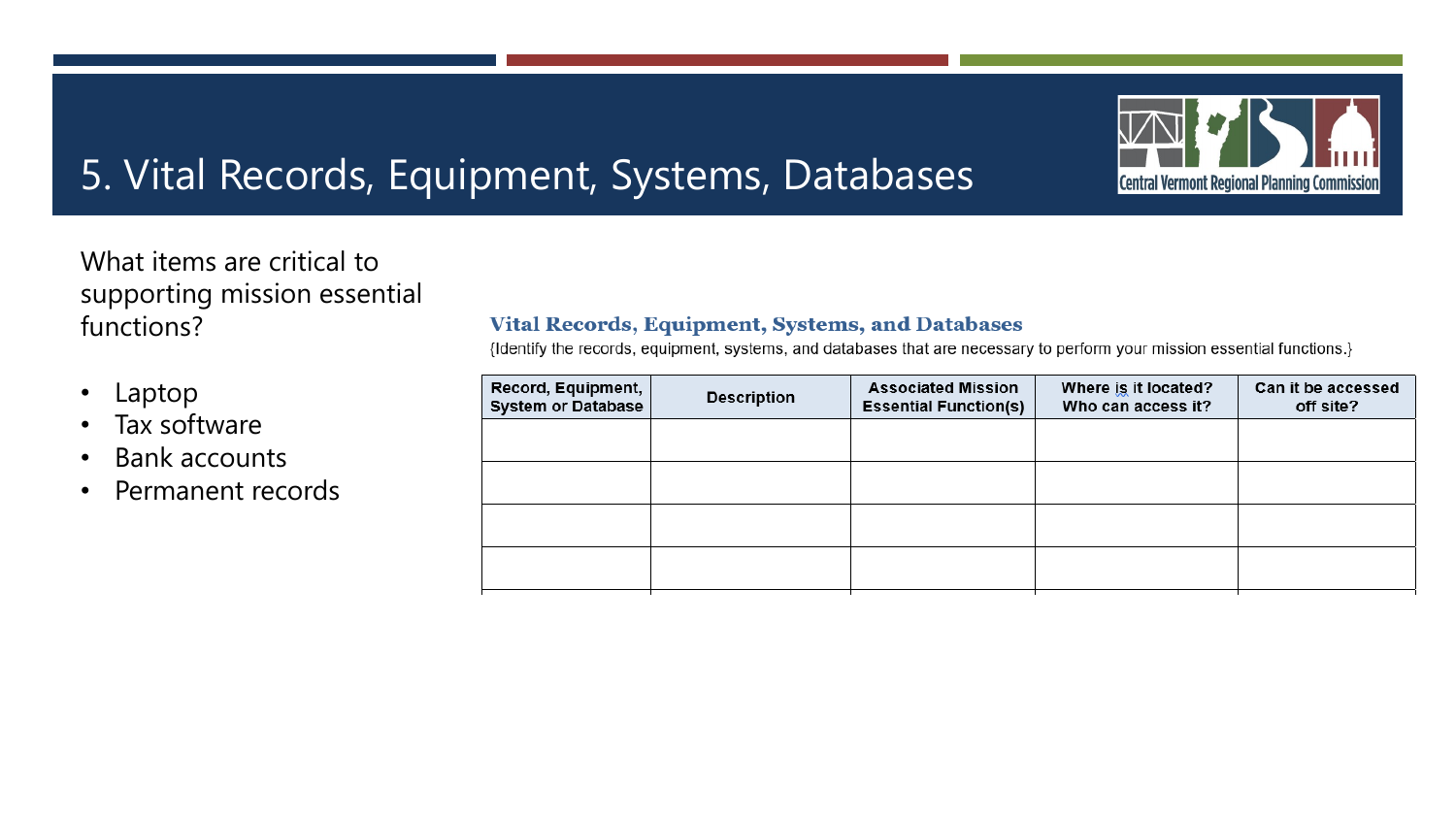## 6. Plan Activation

**Who-**-has the authority to activate the plan?

• Selectboard? EMD? Town Clerk?

**What-**-sorts of notification need to occur?

**When-**-will the activation change depending on time of day/day of week?

**Why—**loss of power, flooding, absenteeism

**How-**-Who is responsible for doing what?

• Notification through email? Phone call?





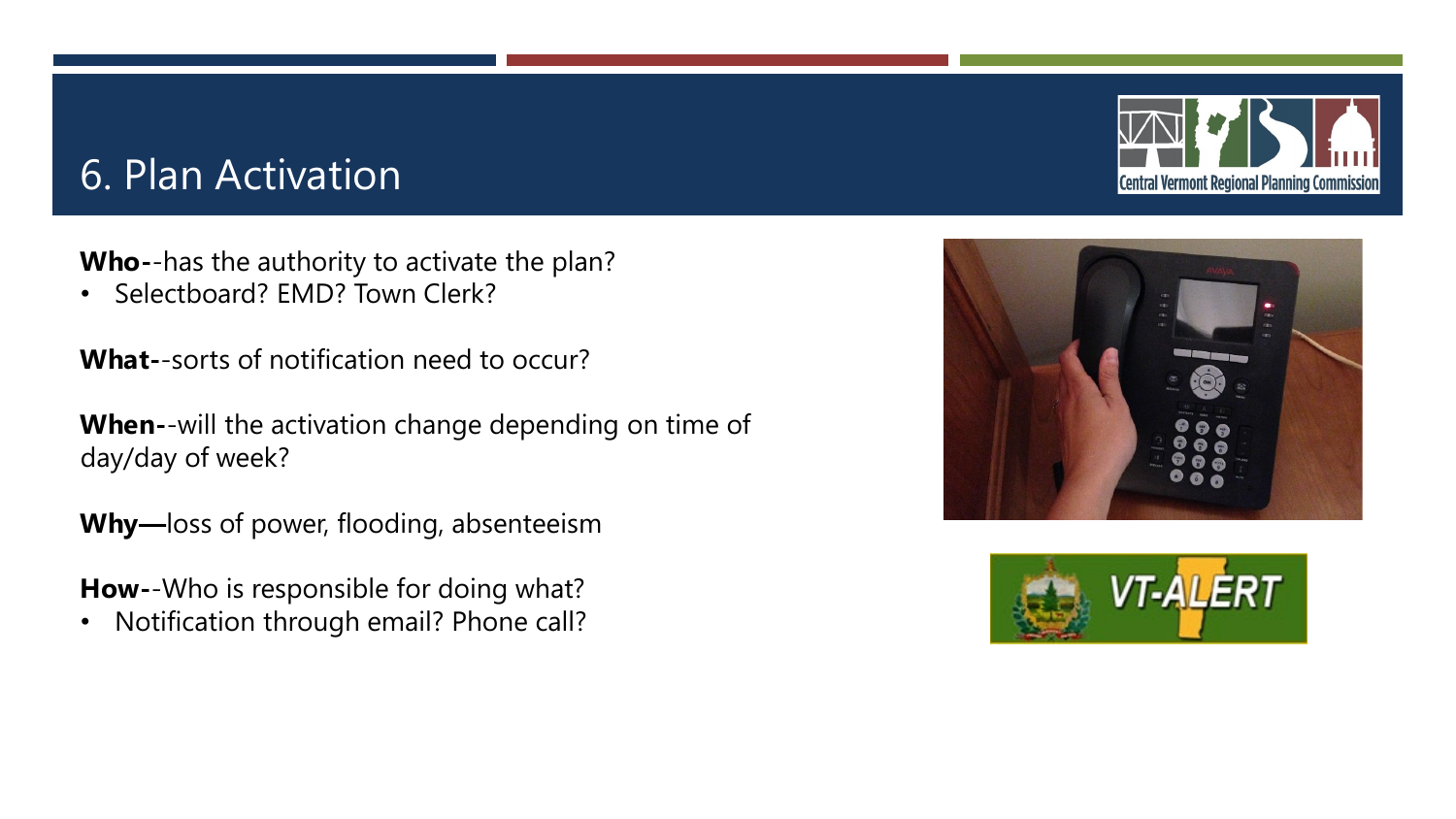## 7. Orders of Succession

- List of successors to key positions
- What if EMD is not available?
- "Depth on the bench"
- Statutorily defined successors

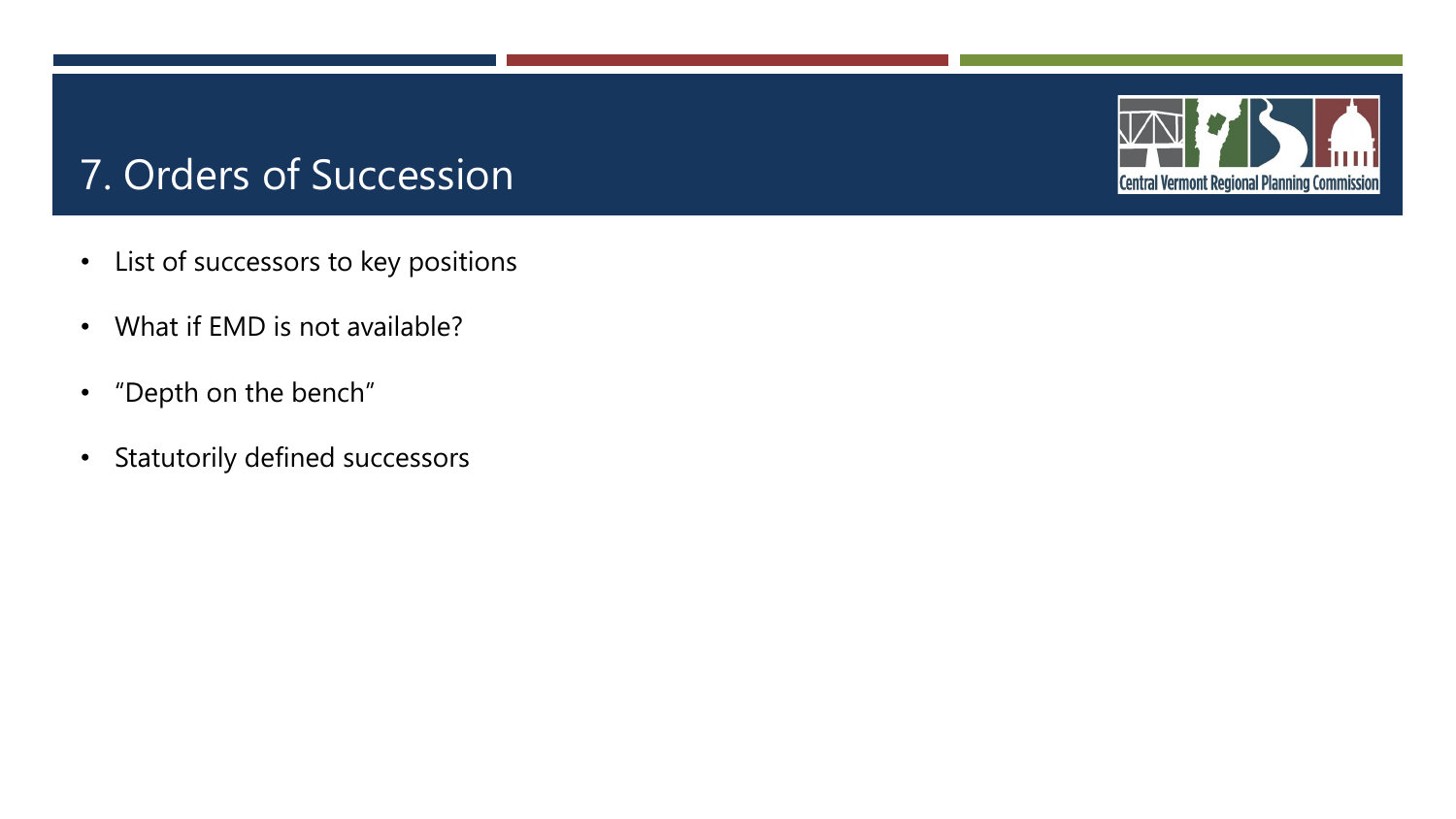## 8. Delegations of Authority

Specific authority, including triggering conditions and any limitations, individuals delegated w/ that authority

• Town Clerk/Treasurer: authorized check signer







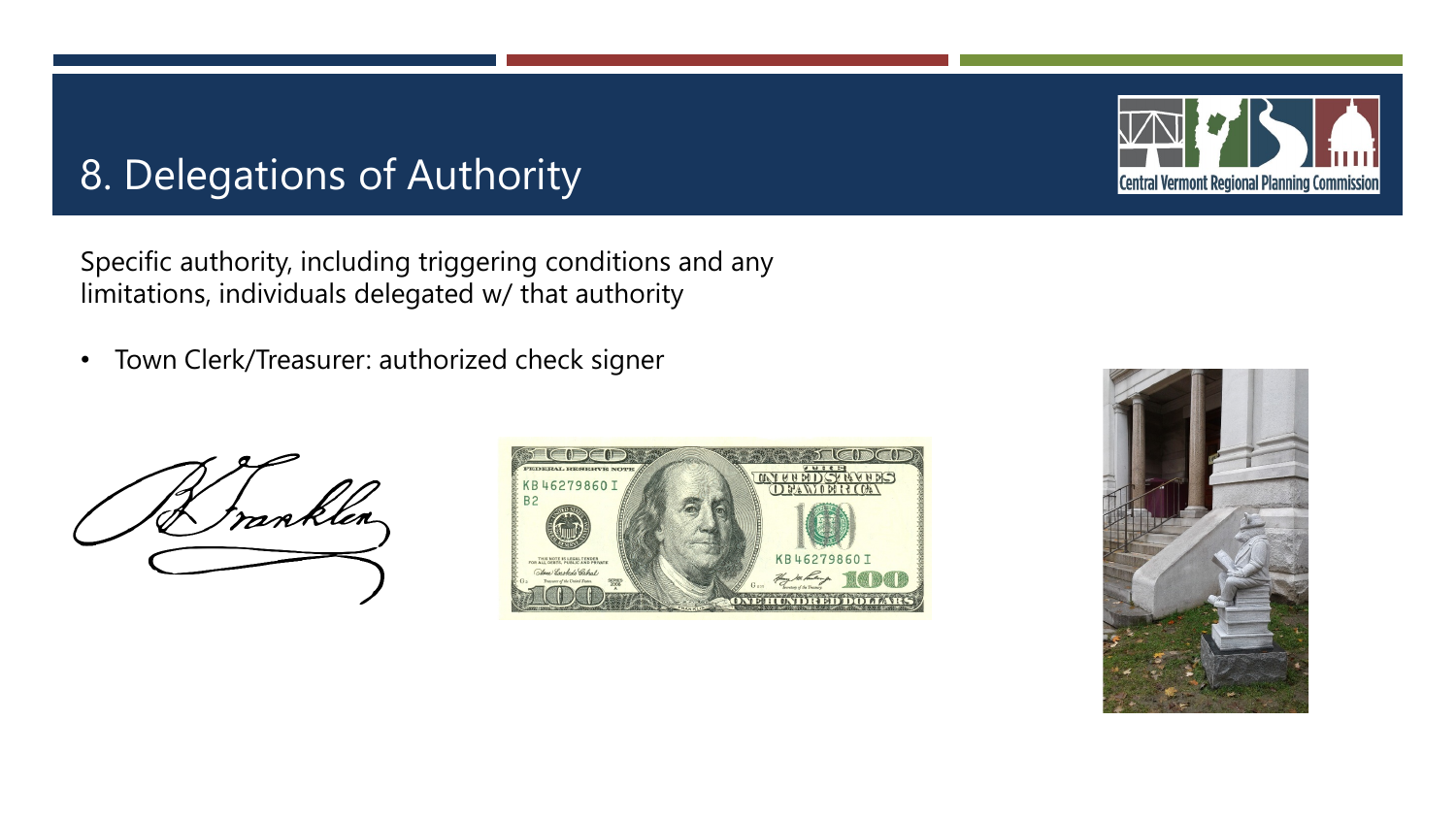## 9. Reconstitution

How do you return to normal operations?

- Who makes decision
- Requirements prior to making that decision (inspecting building)
- How are staff, public notified?





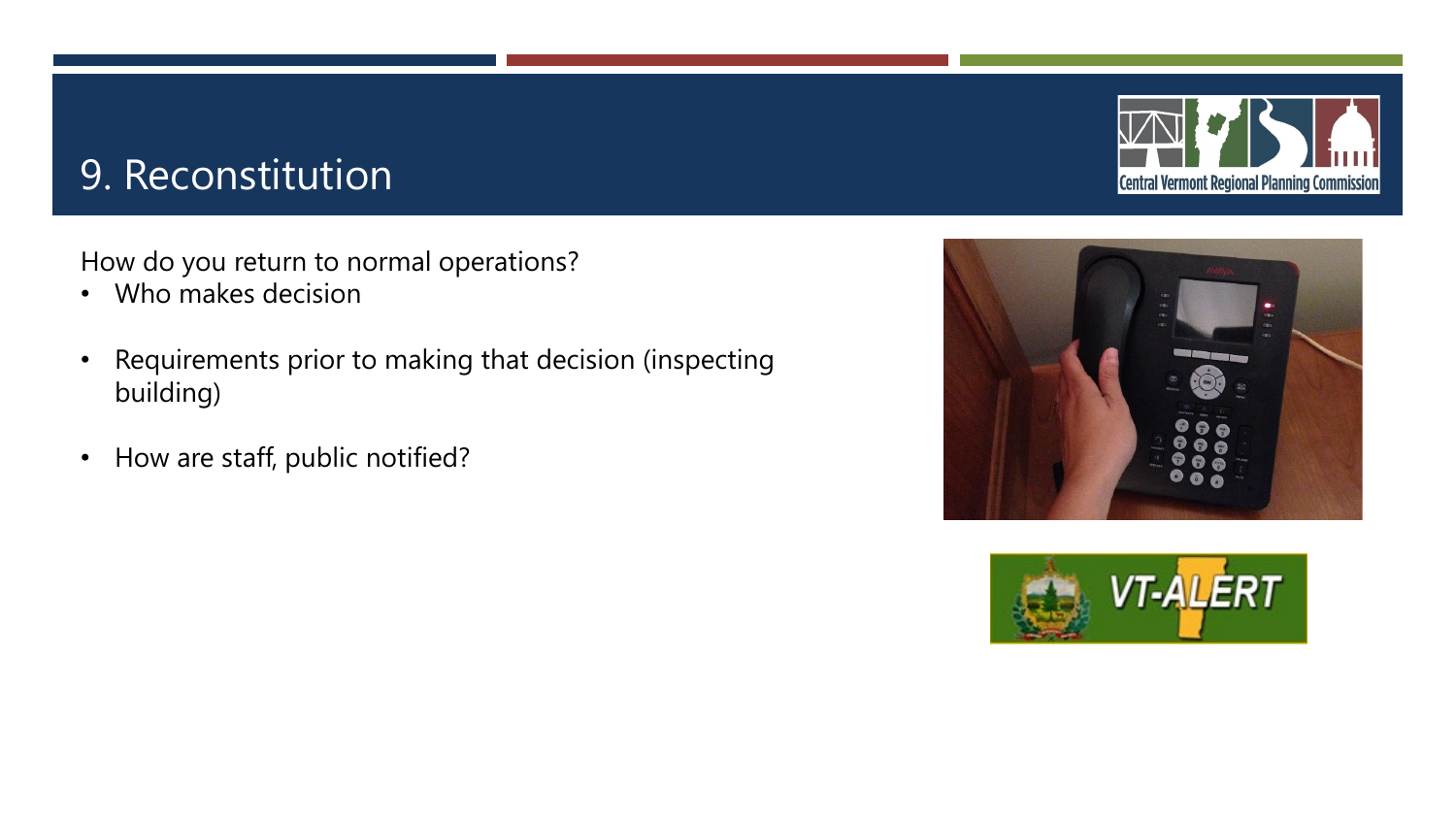|                                     | <b>Early Precautions</b>                                                                   | <b>Regional Outbreak</b>                                                                                                                                                                                               | <b>Major Local Outbreak</b>                                                                                                                                                                                                          | <b>Outbreak Recovery</b>                                                                                                                                                                    |
|-------------------------------------|--------------------------------------------------------------------------------------------|------------------------------------------------------------------------------------------------------------------------------------------------------------------------------------------------------------------------|--------------------------------------------------------------------------------------------------------------------------------------------------------------------------------------------------------------------------------------|---------------------------------------------------------------------------------------------------------------------------------------------------------------------------------------------|
| <b>Situation</b>                    | Infectious disease may begin arriving in<br>the area                                       | There are more than X cases of disease<br>within 20-30 miles                                                                                                                                                           | There are more than X cases of infectious<br>disease in Danville                                                                                                                                                                     | Most people have recovered from<br>infectious disease in Danville                                                                                                                           |
| Incident<br>Commander               | Selectboard Chair                                                                          | Selectboard Appointee                                                                                                                                                                                                  | Selectboard Appointee                                                                                                                                                                                                                | Selectboard Appointee                                                                                                                                                                       |
| <b>EOC/ICP</b>                      | Town Clerk refers questions to VDH,<br>Selectboard, or EMD                                 | *EOC in Town Office with limited hours?<br>Build At-Risk List<br>*Request VT-Alert message with information<br>and asking At-Risk population to self-identify<br>Answer public questions, update Town<br>website daily | EOC in Town Office (hours as required)<br>Check on resident on At-Risk List every 3<br>days<br>Answer public questions, update Town<br>website daily<br>Request VT-Alert message to send out info<br>about town activities           | *EOC in Town Office with limited hours?<br>Answer public questions, update Town webite<br>daily<br>*Close EOC when less than X families<br>affected?                                        |
|                                     | Town Business Normal operations                                                            | Continue normal meetings, increase spacing<br>for public<br>Consider delaying public deadlines (dog<br>registration, tax payments)                                                                                     | Delay non-essential meetings<br>Hold meetings by teleconference with one<br>body member at public location and increased<br>spacing for public                                                                                       | Continue normal meetings<br>Encourage public to keep 3-6' buffer                                                                                                                            |
| <b>Town Office</b>                  | Normal operations<br>Increased cleaning/sanitizing frequency                               | Practice social distancing<br>Increased cleaning/sanitizing frequency<br>Identify essential ongoing responsibilities<br>Plan for additional customer service staff                                                     | *Limit hours if practical (delay non-essential<br>tasks)?<br>Practice social distancing<br>Increased cleaning/sanitizing frequency                                                                                                   | Practice social distancing<br>Increased cleaning/sanitizing frequency                                                                                                                       |
| <b>Highway</b><br><b>Department</b> | Normal operations                                                                          | Practice social distancing<br>Plan for additional support if staff fall ill                                                                                                                                            | Practice social distancing<br>Plan for additional support if staff fall ill<br>Identify projects that may be at risk if staff is<br>not available                                                                                    | Normal operations                                                                                                                                                                           |
|                                     | Fire Department Respond to accidents/fires<br>Identify and report potential resource needs | Respond to accidents/fires<br>Follow VDH Responder guidance<br>Plan for extended mutual aid if responders fall Plan for extended mutual aid if responders fall                                                         | Respond to accidents/fires<br>Follow VDH Responder guidance                                                                                                                                                                          | Respond to accidents/fires<br>Follow VDH Responder guidance                                                                                                                                 |
| <b>Volunteers</b>                   |                                                                                            | *IC recruit Volunteer Coordinator?<br>Solicit volunteers for checking on residents,<br>potential supply delivery                                                                                                       | Check on At-Risk residents every 2 days                                                                                                                                                                                              |                                                                                                                                                                                             |
| School                              | Take precautions per VDH and AOE                                                           | Take precautions per VDH and AOE*Close for Take precautions per VDH and AOE<br>several weeks?<br>*Distribute school meals for those in need?                                                                           | *Close for several weeks?<br>*Distribute school meals for those in need?                                                                                                                                                             | Take precautions per VDH and AOE<br>School reopens                                                                                                                                          |
| <b>Residents</b>                    | Follow VDH hygeine guidance<br>Call doctor if disease is suspected                         | Follow VDH hygeine guidance<br>Practice social distancing where possible<br>Call doctor if disease is suspected<br>Enroll in At-Risk List if appropriate<br>Stock up on food, water, medicine, fuel                    | Follow VDH hygeine guidance<br>Practice social distancing where possible<br>Self-isolate if sick<br>Call 911 if medical condition worsens<br>Call 211 or EOC if in need of other assistance<br>Enroll in At-Risk List if appropriate | Follow VDH hygeine guidance<br>Practice social distancing where possible<br>Self-isolate if sick<br>Call 911 if medical condition worsens<br>Call 211 or EOC if in need of other assistance |
| Farmers                             |                                                                                            | Plan for assistance if farm staff fall ill                                                                                                                                                                             | Plan for assistance if farm staff fall ill                                                                                                                                                                                           |                                                                                                                                                                                             |
|                                     | * Asterisk marks items for decision                                                        | AOE - Agency of Education<br><b>EOC - Emergency Operations Center</b>                                                                                                                                                  | IC - Incident Commander<br>ICP - Incident Command Post                                                                                                                                                                               | VDH - Vermont Department of Health                                                                                                                                                          |